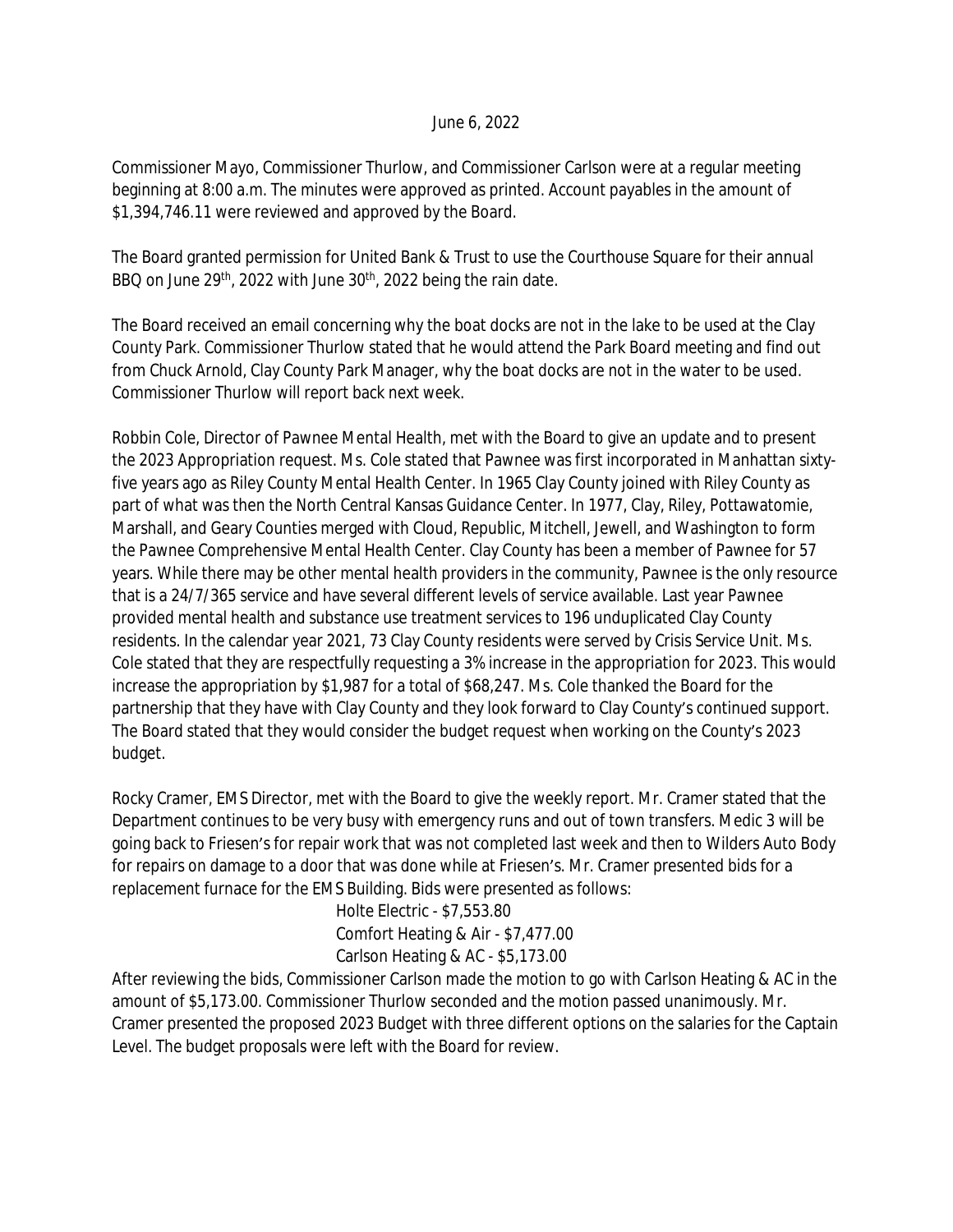Alan Benninga, Sheriff, met with the Board to give the weekly report. Sheriff Benninga stated the he has been in contact with the water rescue crew and they stated that the rescue boat motor is in need of repairs. The Board granted permission for repairs that are needed to be made. The Board signed an Event Approval for an employee of the Law Enforcement Center to attend training in Salina, Kansas.

Bobby Shomper, Highway Administrator, met with the Board to give the weekly report. Mr. Shomper presented a copy of a letter that he had received from Bayer Construction Co. stating that beginning on June 1<sup>st</sup>, 2022 they will be adding a fuel surcharge in the amount of \$1.20 per ton of rock. This will be an additional cost of approximately \$3,000 per day for Clay County depending on how much rock that the County hauls for that day. This is a huge expense towards the County and it would be different if Bayer were hauling the rock but they are not, Clay County is the one hauling. The Board asked Mr. Shomper to visit with the surrounding Counties to see what their plan will be for this. The CDL Course has been approved and they currently have two students taking the class. Mr. Shomper showed the Board the contents of the class and the training. For the driving part of the class, they will need to purchase orange cones to set up the driving course. The quote for the purchase of 40 cones from National Sign Co. are \$29.35 each for a total of \$1,174.00. Commissioner Thurlow made the motion to approve the purchase of 40 cones at \$29.35 each for a total of \$1,174.00 from Nation Sign Co. Commissioner Carlson seconded and the motion passed unanimously. Last week the Department bladed roads, broomed the chips off of Utah Rd., hauled rock, mowed with the tractor, worked on the approaches on the new bridge located on Limestone Rd. between  $24<sup>th</sup>$  Rd. and  $25<sup>th</sup>$  Rd., and trained on the new patching machine that was delivered last week. Mr. Shomper reviewed the damage with Enterprise Pipeline that was done on 27<sup>th</sup> Rd. between Navajo Rd. and Osage Rd. and on 23rd and Meadowlark Rd. and have agreed on the amount of \$2,200 to be paid to Clay County.

Shannon Stark, Assistant Director Grow Clay County, met with the Board to present the 2023 budget for Travel & Tourism. The budget proposal was reviewed with the Board and left for study. Ms. Stark presented the webpage design for the Travel & Tourism website. They are hoping to have it up and running in the near future. Travel & Tourism continues to promote Clay County in the Kansas Magazine and in the Kansas Travel Guide. Ms. Stark gave a presentation on the music downtown project and explained how the speakers work and asked if the Commissioners would be willing to purchase the one speaker that is located on the Courthouse Square in the amount of \$2,000 out of the Travel & Tourism Fund. After discussion, Commissioner Thurlow made the motion to pay for one speaker that is located on the Square in the amount of \$2,000 out of the Travel & Tourism Fund. Commissioner Carlson seconded and the motion passed unanimously.

Mike Argo, Fair Board President, Clint Armstrong and Phil Kasper, 15/24 Brew House, met with the Board to discuss the possibility of 15/24 Brew House hosting a beer garden at the July 3rd Fireworks Celebration at the Fairgrounds. Mr. Armstrong stated that it would be held in the same location as the Memorial Ball Tournament. They would have arm bands and you would have to be 21 or older to be within the fenced in area. They would start serving at 3:00 p.m. until the Fireworks Display starts and then they would shut down. Mr. Argo stated that the Fair Board approves of the beer garden. After discussion, Commissioner Thurlow made the motion to allow 15/24 Brew House to host a beer garden at the July 3<sup>rd</sup> Celebration. Commissioner Carlson seconded and the motion passed unanimously. Mr. Argo asked about letting 15/24 Brew House have a beer garden at the Rodeo on July 13<sup>th</sup> & 14<sup>th</sup>. This is